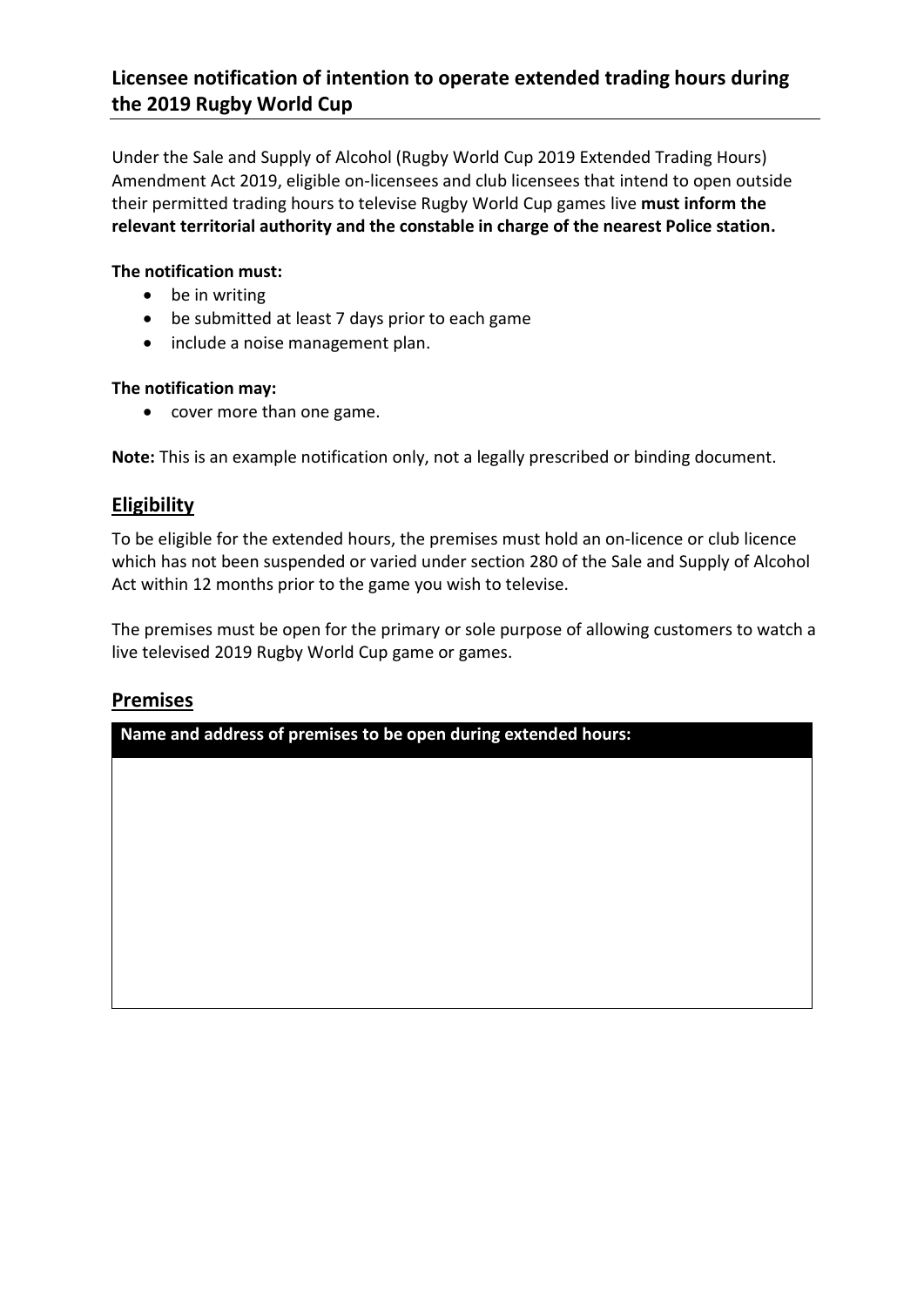# **Notified game/games**

The licensee must notify each game or games they wish to televise. This notice may cover more than one game. You may also make more than one notification.

Please state the game or games you intend to televise below.

| Game | Date/time |
|------|-----------|
|      |           |
|      |           |
|      |           |
|      |           |
|      |           |
|      |           |
|      |           |
|      |           |
|      |           |
|      |           |
|      |           |
|      |           |
|      |           |
|      |           |
|      |           |
|      |           |
|      |           |
|      |           |
|      |           |
|      |           |